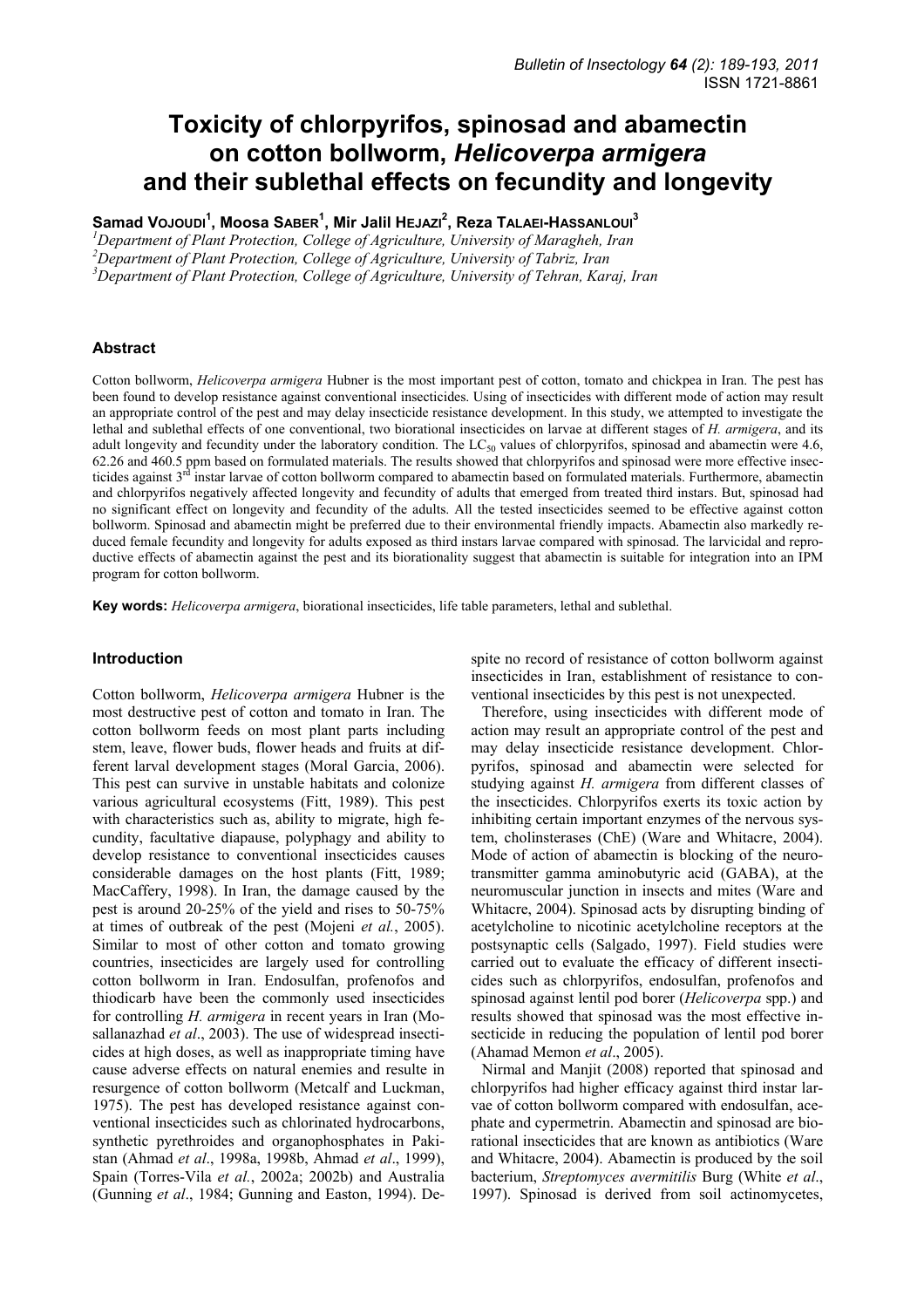*Saccharopolyspora spinosa* Mertz et Yao, containing a naturally occurring mixture of spinosyn A and spinosyn D. Spinosad had high toxicity to *H. armigera* and was a safe insecticide to some of natural enemies (Rafiee Dastjerdi *et al.*, 2008; Amalendu, 2010). But it seems that sublethal doses of pesticides may affect physiology and behavior of pests and theirs natural enemies (Johnson and Tabashnik, 1999). It has been reported that sublethal doses of insecticides may reduce and or increase longevity, fertility or fecundity of pests. Therefore, the study of sublethal effects of insecticides may show ecological aspects of insecticide applications and provides a suitable pest management program. In this study, we investigated the effects of lethal and sublethal effects of two biorational and one conventional insecticide on longevity and fecundity of an important insect pest of cotton and tomato *H. armigera* under laboratory conditions.

## **Materials and methods**

## Insect

The eggs of cotton bollworm were taken from Department of Plant Protection of the University of Tabriz, Iran. When the eggs were hatched, the larvae were transferred to plastic containers containing artificial diet. The artificial diet was made using cowpea powder 205 gr, powdered agar 14 g, ascorbic acid 3.5 g, sorbic acid 1.1 g, methyl-p-hydroxybenzoate 2.2 g, yeast 35 g, wheat germ 30 g, formaldehyde 37% 2.5 ml, vegetable oil 5 ml and distilled water 650 ml (Shorey and Hale, 1965). In order to prevent cannibalism, the larvae were individualy transferred into a 33 ml glass vials at third instar. The vials were maintained in an insectarium at  $25 \pm 1$  °C,  $70 \pm 5\%$  RH and a photoperiod of 16:8 (L:D) until pupation. After emergence, 15 pairs of adult moths were released into  $18 \times 20$  cm plastic container with 1:1 sex ratio for mating and egg-laying. The adults were fed on a 10% honey solution.

## Insecticides

Insecticides tested were spinosad (SpinTor® 24SC, Dow AgroSciences, India), chlorpyrifos (Dursban® 48EC, DowElanco, England) and abamectin (Gyamectin® 1.8EC, Gyah, Iran).

## Bioassay

The toxicity of insecticides was assessed on  $3<sup>rd</sup>$  instar larvae of the cotton bollworm. Third instar larvae of the pest were exposed to spinosad by mixing the insecticide dilutions with artificial diet and exposed to abamectin and chlorpyrifos by residue contact method. Oral bioassay method was chosen for spinosad because although it exhibits good activity via topical or contact application, better activity is observed by oral application or by injection (Sparks *et al*., 1997; 1998) suggesting that penetration through the insect cuticle may be comparatively slow (Salgado and Sparks, 2010). The ranges of concentrations were determined for the insecticides by preliminary dose-setting tests. The ranges of used concentrations were 30-100, 3-7, and 200-800 ppm for spinosad, chlorpyrifos and abamectin, respectively. The main bioassay tests were conducted with six different concentrations based on logarithmic intervals for each insecticide. Each concentration involved 3 replications and each bioassay test was replicated three times. After applying the insecticides, 20 third instar larvae were transferred into Petri dishes (9 cm diameter) for each concentration in both methods. The Petri dishes were kept in incubator at  $25 \pm 1$  °C,  $70 \pm 5\%$  RH and a photoperiod of 16:8 (L:D). Mortality was recorded after 24 h in all experiments.

#### Determination of sublethal effects of *H. armigera*

About 100 third instar larvae of cotton bollworm were treated with  $LC_{30}$  of each insecticide by the same methods used for bioassay tests for them. After 24 hours, the survivors were collected and kept in glass vials individually on artificial diet until pupation. The pupal weight and life span of pupal were recorded. For fecundity and longevity study, each pair of emerging male and female adults were collected and kept in cylindrical containers. The adults were fed on 10% honey solution. The experiments were carried out with 10 replications for all tested insecticides and control. The number of eggs laid by each female was recorded daily until the female died. The longevity of female adult was recorded as well. Experiment were conducted at  $25 \pm 1$  °C,  $70 \pm 5\%$  RH and a photoperiod of 16:8 (L:D).

#### Statistical analysis

The data were analyzed using probit procedures of SAS program (SAS Institute, 2002). To compare toxicity of the same insecticide in different bioassay methods, as well as the toxicity of different chemicals with each other, the ratios of the  $LC_{50}$  values and their related 95% confidence limits were calculated (Robertson and Preisler, 1992).

## **Results**

#### Bioassays

The  $LC_{90}$ ,  $LC_{50}$  and  $LC_{30}$  values of the tested insecticides against third instar larvae of *H. armigera* are presented in table 1. Based on  $LC_{50}$  values, chlorpyrifos was the most toxic insecticide on third instar larvae of cotton bollworm followed by spinosad and abamectin. The toxicity of insecticides tested was significantly different (table 1).

#### Sublethal effects on pupae

Sublethal effects of  $LC_{30}$  of the tested insecticides on pupal weight and period are shown in table 2. The pupal periods and pupal weight of cotton bollworm in treatment with abamectin and chlorpyrifos were significantly the longer and lighter than the control (pupal periods;  $F = 11.4$ , df = 3, P < 0.0001: pupal weight; F = 4.4, df = 3,  $P = 0.01$ ). However, spinosad did not affect the pupal period and pupal weight significantly.

## Sublethal effects on longevity and fecundity of adults

Sublethal effects of  $LC_{30}$  of spinosad, chlorpyrifos and abamectin on longevity and fecundity of female cotton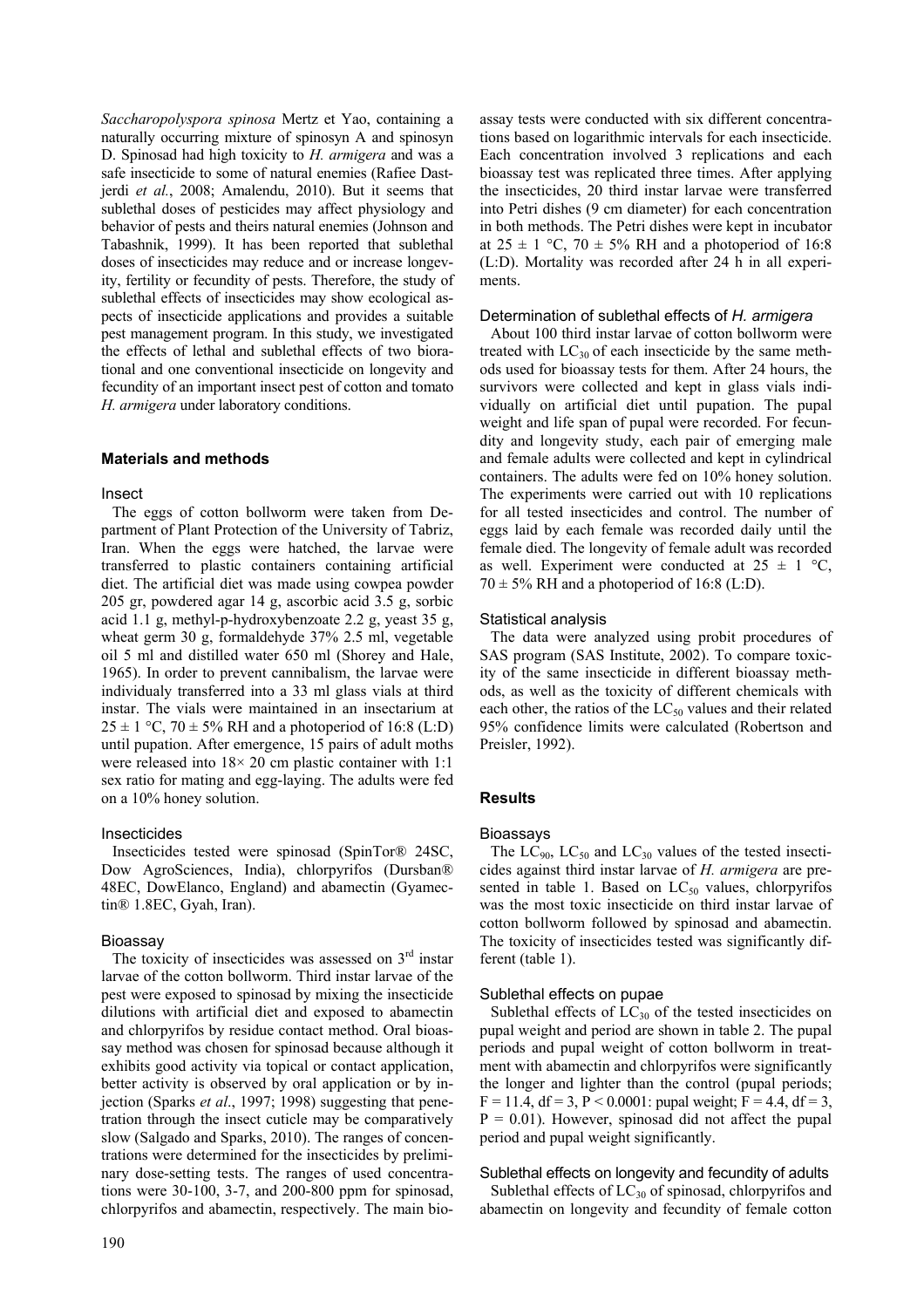|              |             |            |                | Lethal concentrations (mg litre <sup>-1</sup> ) or [mg ai litre <sup>-1</sup> ] |                    |                     |  |
|--------------|-------------|------------|----------------|---------------------------------------------------------------------------------|--------------------|---------------------|--|
| Insecticide  | $\mathbf n$ | $\gamma^2$ | $Slope \pm SE$ | $LC_{30}$                                                                       | $LC_{50}$          | $LC_{90}$           |  |
|              |             |            |                | (95% FL)                                                                        | $(95\%$ FL)        | $(95\%$ FL)         |  |
| Spinosad     | 420         | 65.3       | $3.8 \pm 0.4$  | $45.53(39.9-50.2)$                                                              | $62.26(56.8-68.6)$ | 133.72(111.7-177)   |  |
|              |             |            |                | [10.47]                                                                         | [14.31]            | [30.75]             |  |
| Chlorpyrifos |             | 420 95.5   | $6.47 \pm 0.6$ | $3.81(3.5-4)$                                                                   | $4.6(4.3 - 4.8)$   | $7.25(6.6-8.1)$     |  |
|              |             |            |                | [1.82]                                                                          | [2.2]              | [3.45]              |  |
| Abamectin    | 420         | 52.8       | $2.8 \pm 0.3$  | $301.45(250-344.1)$                                                             | $460.45(08.4-525)$ | $1296(1000 - 2001)$ |  |
|              |             |            |                | $[5.42]$                                                                        | $[8.28]$           | [23.32]             |  |

**Table 1.** Toxicity of spinosad, chlorpyrifos and abamectin to third instar larvae of *H. armigera*. Lethal concentrations and 95% fiducial limits (FL) were estimated using logistic regression (SAS Institute, 2002).

**Table 2.** Sublethal effects of LC<sub>30</sub> values of spinosad, chlorpyrifos and abamectin on pupal weight and pupal period of *H. armigera*.

| Insecticide  | Concentration ( $\mu$ g ml <sup>-1</sup> ) | Pupal weight $\pm$ SE (mg) | Pupal period $\pm$ SE (day) |
|--------------|--------------------------------------------|----------------------------|-----------------------------|
| Spinosad     | 45.53                                      | $337.1 \pm 11.2$ ab        | $12.5 \pm 0.2$ b            |
| Chlorpyrifos | 3.81                                       | $312.8 \pm 8 h$            | $14.2 \pm 0.4$ a            |
| Abamectin    | 301.45                                     | $307.5 \pm 13.8$ b         | $14.4 \pm 0.3$ a            |
| Control      | $\overline{\phantom{0}}$                   | $354.2 \pm 3.6 a$          | $12.1 \pm 0.3$ b            |

Means within a column followed by different letters are significantly different, Fisher protected least significant difference (LSD),  $P = 0.05$ .

**Table 3.** Sublethal effects of LC<sub>30</sub> values of spinosad, chlorpyrifos and abamectin on longevity and fecundity of *H. armigera*.

| Insecticide  | Concentration<br>(ppm)   | Mean eggs per female<br>$(M_x) \pm SE$ | Longevity<br>$(\text{day}) \pm \text{SE}$ | Mean reduction in<br>fecundity rate $(\% )$ | Mean reduction in<br>longevity rate $(\% )$ |
|--------------|--------------------------|----------------------------------------|-------------------------------------------|---------------------------------------------|---------------------------------------------|
| Spinosad     | 45.53                    | $1299.5 \pm 73.8$ a                    | $17.8 \pm 0.5$ a                          | 9.9                                         |                                             |
| Chlorpyrifos | 3.81                     | $940.2 \pm 128.1$ b                    | $14.5 \pm 1$ b                            | 34.8                                        | 18.5                                        |
| Abamectin    | 301.45                   | $916.2 \pm 105.9 b$                    | $14.6 \pm 1.2 b$                          | 36.5                                        | 17.9                                        |
| Control      | $\overline{\phantom{0}}$ | $1443.3 \pm 117.4$ a                   | $17.8 \pm 1.1 a$                          | $\overline{\phantom{a}}$                    | $\overline{\phantom{0}}$                    |

Means within a column followed by different letters are significantly different, Fisher protected least significant difference (LSD),  $P = 0.05$ .

bollworm treated with  $LC_{30}$  of the insecticides at  $3<sup>rd</sup>$  instar larvae are shown in table 3. Abamectin and chloryrifos reduced the mean number of eggs oviposited by cotton bollworm female significantly compared to control and spinosad (F = 6.02; df = 3; P = 0.001). Female fecundity was reduced by 36.5, 34.5 and 9.9% in abamectin, chloryrifos and spinosad treatments compared to control, respectively.

Treatments of third instar larvae with abamectin and chlorpyrifos reduced longevity of adults significantly  $(F = 3.84; df = 3; P = 0.015)$ . However, spinosad did not affect adult longevity, significantly. Abamectin and chlorpyrifos reduced the longevity by 18.5 and 17.5% compared with control, respectively. There were nonsignificant differences between abamectin and chlorpyrifos effects on adult longevity. And also adult longevity was not affected significantly by spinosad.

#### Sublethal effect on adult oviposition

Oviposition by females in different treatments during the days after adult emergence had the same pattern and is shown in figure 1. Maximum number of oviposited eggs was in the days  $4<sup>th</sup>-9<sup>th</sup>$  after adult emergence in all treatments.



**Figure 1.** Means eggs produced by *H. armigera* that emerged from treated third instar larvae and control.

# **Discussion**

Results obtained from acute toxicity assays of the tested insecticides showed that chlorpyrifos and spinosad were the most toxic chemicals against cotton bollworm. Similar results were found by Aslam *et al*. (2004), who have reported that chlorpyrifos was the most effective insecticide for controlling cotton bollworm among tested in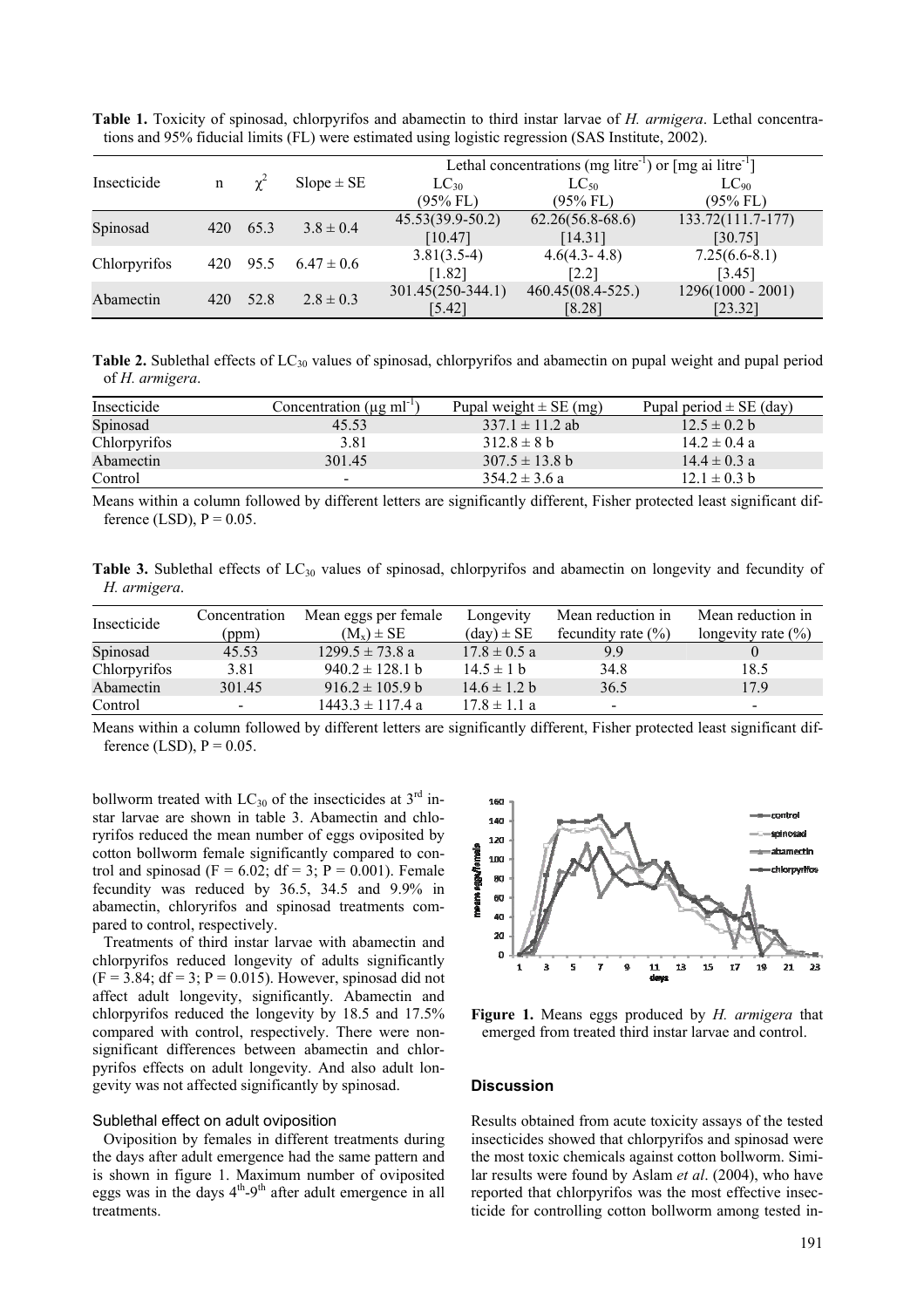secticides. Nirmal and Manjit (2008) reported that the  $LC_{50}$  values of spinosad and chlorpyrifos were 0.04 and 0.66 ppm, respectively. Differences in  $LC_{50}$  values of these two studies would be due to differences in the duration of exposure to the insecticide and larval instar. Therefore, according to our results and the mentioned studies spinosad and chlorpyrifos have high potential for controlling cotton bollworm.

Chlorpyrifos had the highest slope among the test insecticides (table 1). The high slope indicates that a slight increase in insecticide concentration will lead to high mortality compared with the other insecticides. However, the higher slope indicates that there will be increased selection pressure on the population. Thus, there will be a greater risk of selection of resistant individuals compared with the other insecticides especially in cases of continued use of the same insecticide.

The current study demonstrated that abamectin and chlorpyrifos significantly reduced the pupal weight, longevity and fecundity of adult cotton bollworm. Spinosad did not affect the pupal period, pupal weight and fecundity of the adults. Furthermore, spinosad had no effect on longevity in compared with control. The results of present study are in agreement with those of Nirmal and Manjit (2008) who reported that  $LC_{30}$  and  $LC_{50}$  values of chlorpyrifos significantly reduced the means of oviposition of cotton bollworm compared with control. Furthermore, they have reported that  $LC_{50}$  values of spinosad did not affect the longevity of cotton bollworm, but  $LC_{30}$  values of spinosad significantly reduced the oviposition compared with control. In contrast with our results, Wang *et al*. (2009) reported that 0.04 and  $0.16$  mg kg<sup>-1</sup> of spinosad increased the pupal periods and reduced pupal weight. It also reduced longevity and fecundity of adult cotton bollworms. Sublethal dose of spinosad increased the fecundity of *Orius insidious* (Say) compared with control, but this increase was not significant (Elzen, 2001). Pineda *et al*. (2007) reported that spinosad reduced the fecundity and fertility of *Spodoptera littoralis* (Boisduval) adults when treated orally and residually. The type of formulation of the insecticides, differences among the populations used and exposure methods may account for the different results in our study and those of others.

In addition, it was demonstrated that chlorpyrifos and spinosad had high acute toxicity against cotton bollworm. Abamectin and clorpyrifos negatively affected the longevity and fecundity of the pest. These impacts are very important for practical management of the pest, because these effects may lead to the reduction of the pest population to a lower level even under economic injury level. Therefore, the authors propose that both lethal and sublethal effects of the insecticides should be considered in developing of a pest management program.

# **Acknowledgements**

We thank Mr. Yasser Yaghoubian for his assistance in data analysis and Mr. Mehdi Abdoli for help in maintaining cotton bollworm colony. We are grateful to Dr. James Sanborn for improving the original manuscript.

# **References**

- AHMAD M., ARIF M. I., AHMAD Z., 1998a.- Analysis of pyrethroid resistance in *Helicoverpa armigera* in Pakistan. pp. 697-700. In: *Proceedings of the second world cotton research conference*, Athens, Greece.
- AHMAD M., ARIF M. I., AHMAD Z., ATTIQUE M. R., 1998b.- *Helicoverpa armigera* resistance to insecticides in Pakistan. pp. 1138-1140. In: *Proceedings of beltwide cotton conferences*.
- AHMAD M., ARIF M. I., AHMAD Z., 1999.- Patterns of resistance to organophosphate insecticides in field populations of *Helicoverpa armigera* in Pakistan.- *Pesticide Science*, 55: 626-632.
- AHMAED M. N., AHMED M. A., 2005.- Efficacy of different insecticides against lentil pod borer (*Helicoverpa* spp).- *Research Journal of Agriculture and Biological Science*, 1: 94- 97.
- ASLAM M., RAZAQ M., RANA S., FAHEEM M., 2004.- Efficacy of different insecticides against bollworms on cotton.- *Journal of Research Science, Bahauddin Zakariya, Mulltan*, Pakistan, 15: 17-22.
- ELZEN G. W., 2001.- Lethal and sublethal effects of insecticide residues on *Orius insidiosus* (Hemiptera: Anthocoridae) and *Geocoris punctipes* (Hemiptera: Lygaeidae).- *Journal of Economic Entomology*, 94: 55-59.
- FITT G. P., 1989.- The ecology of Heliothis species in relation to agroecosystems.- *Annual Review of Entomology*, 34: 17- 52.
- GHOSH A., CHATTERJEE M., ROY A., 2010.- Bio-efficacy of spinosad against tomato fruit borer *Helicoverpa armigera* Hub.) (Lepidoptera: Noctuidae) and its natural enemies.- *Journal of Horticulture and Forestry*, 2: 108-111.
- GUNNING R. V., EASTON C. S., 1994.- Endosulfan resistance in *Helicoverpa armigera* (Hubner) (Lepidoptera: Noctuidae) in Australia.- *Australian Journal of Entomology*, 33: 9-12.
- GUNNING R. V., EASTON C. S., GREENUP L. R., EDGE V. E., 1984.- Pyrethroid resistance in *Heliothis armigera* Hubner.- *Journal of Economic Entomology*, 77: 1283-1287.
- JOHNSON M. W., TABASHNIK B. E., 1999.- Enhanced biological control through pesticide selectivity. pp. 297-317. In: *Handbook of biological control* (FISHER T., BELLOWS T. S., CALTAGIRONE L. E., DAHLSTEN D. L., HUFFAKER C., GORDH G., Ed.).- Academic Press, San Diego, USA.
- MCCAFFERY A. R., KING A. B. S., WALKER A. J., EI-NAYIR H., 1989.- Resistance to synthetic pyrethroids in the bollworm *Helicoverpa armigera* from Andhra Pradesh.- *Indian Journal of Pesticide Science*, 27: 65-76.
- METCALF R. L., LUCKMANN W. H., 1994.- *Introduction to insect pest management*.- John Wiley, New York, USA.
- MOJENI T. D., BAYAT ASADI H., NOURI GANBALANI G., SHO-JAEI M., 2005.- Study on bioregional aspects of cotton bollworm, *Helicoverpa armigera* Hub. (Lepidoptera: Noctuidae), in the cotton fields of Golestan province.- *Journal of Agricultural Science*, 2: 97-115. [In Persian]
- MORAL GARCIA F. J., 2006.- Analysis of the spatio-temporal distribution of *Helicoverpa armigera* Hub. in a tomato fields using a stochastic approach.- *Biosystems Engineering*, 93: 253-259.
- MOSALLAZAD H., NOROUZIAN M., MOHAMMADBEIGHI A., 2003.- *List of important plant pests, diseases, weeds and recommended pesticides*.- Educational Agricultural Publisher, Tehran, Iran. [In Persian]
- NIRMAL S. H., MANJIT S. M., 2008.- Sub-lethal influences of different insecticides on oviposition preference of *Helicoverpa armigera* Hub. (Lepidoptera: Noctuidae) on cotton in relation to altered plant morphology.- *Pest Management Science*, 54: 181-187.